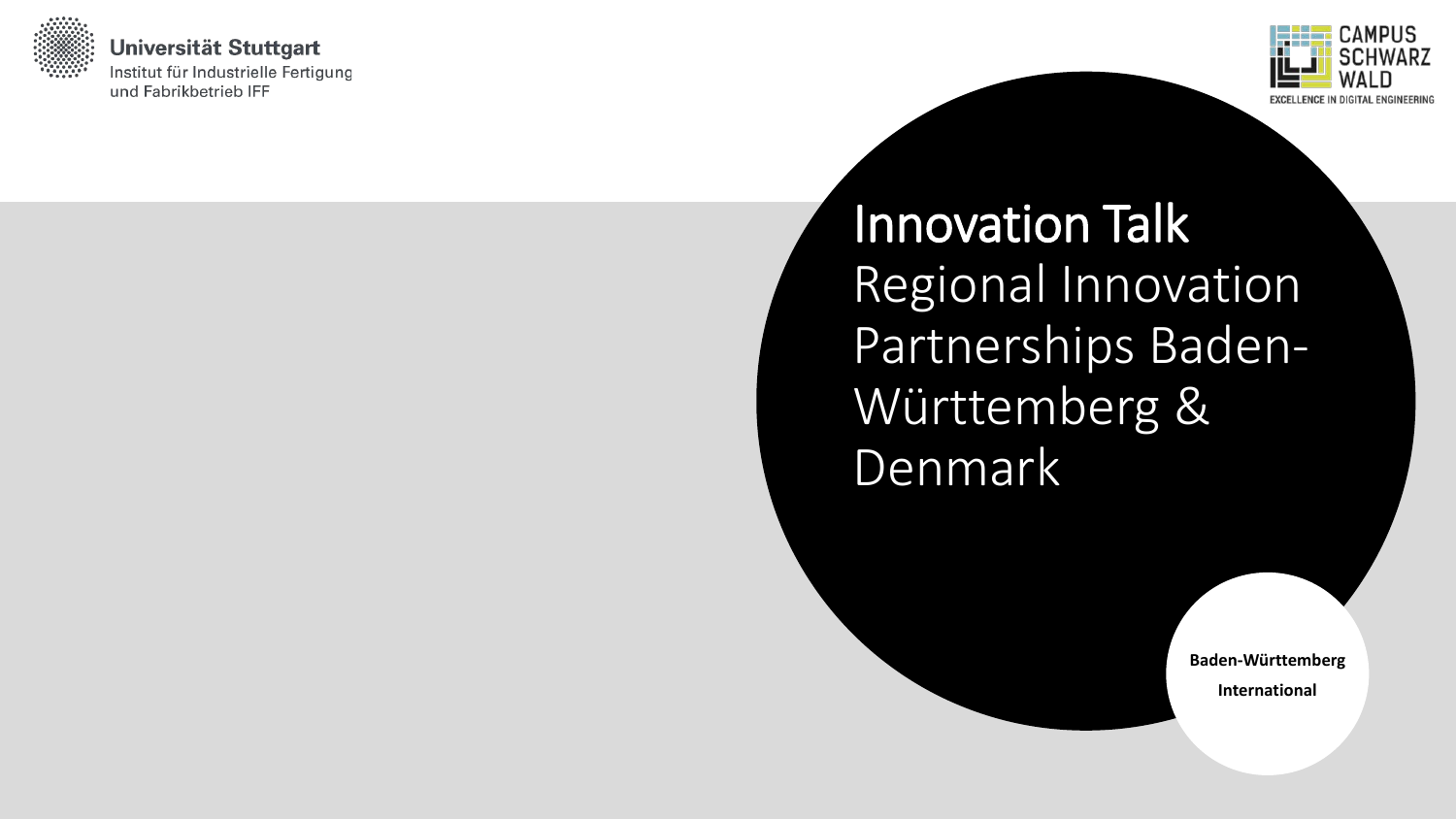



#### **Regions, goals and target groups**

**Networked research between the Northern Black Forest region and the city of Stuttgart**





Society and regional economy

**Educational and research organizations** 

**Regional and country politics** 

Descentral "knowledge region"

International symbiosis technology - research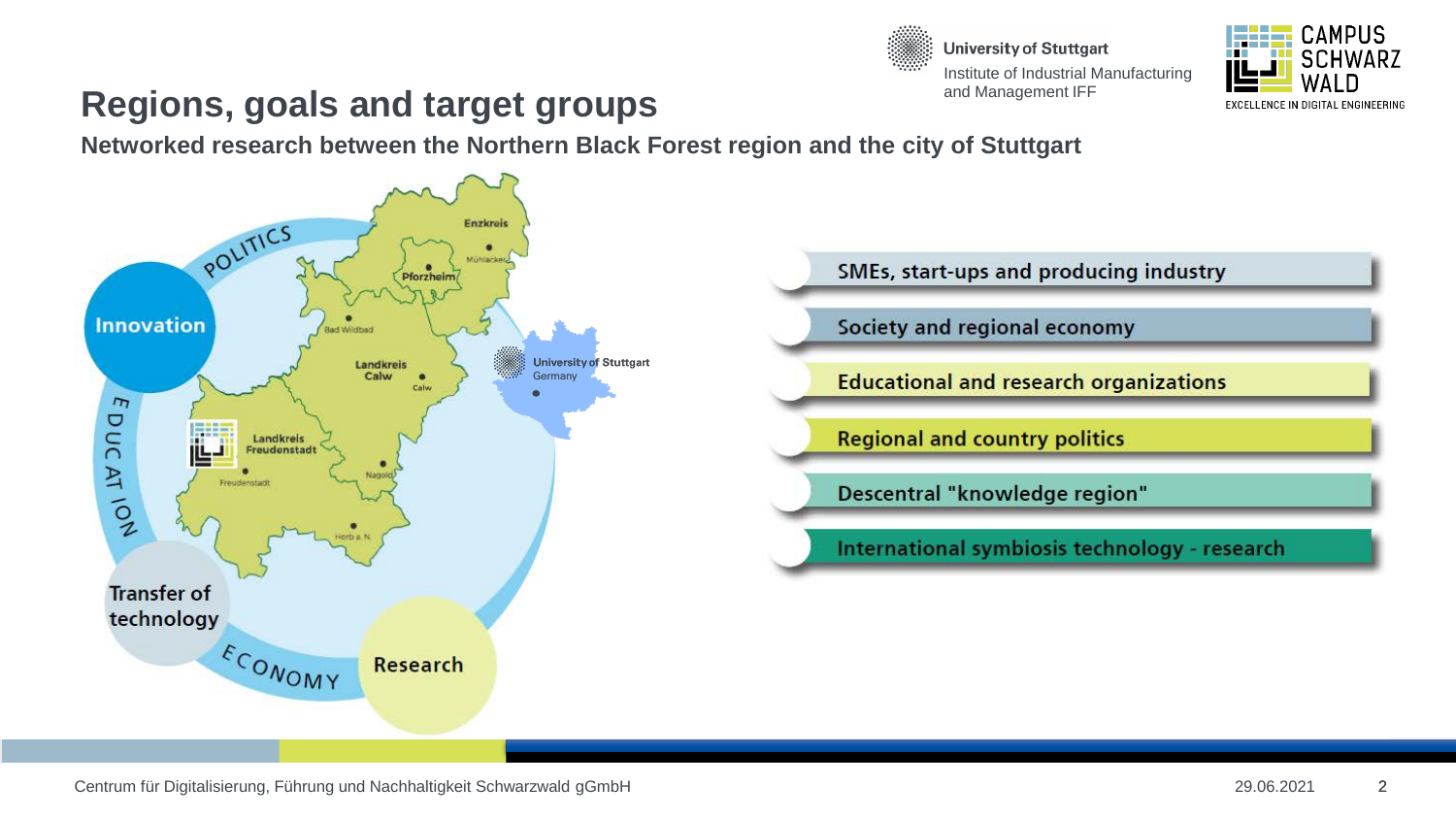#### **Who we are…**



Regional center for education, research and technology transfer in the manufacturing industry with the topics of digitization, leadership and sustainability.





**University of Stuttgart** 

Institute of Industrial Manufacturing and Management IFF

Interdisciplinary team focused on future oriented research areas of industrial production. Part of the Faculty of Engineering Design, Production Engineering and Automotive Engineering.





**Liliana Zarco**





## **KG HOMAG**





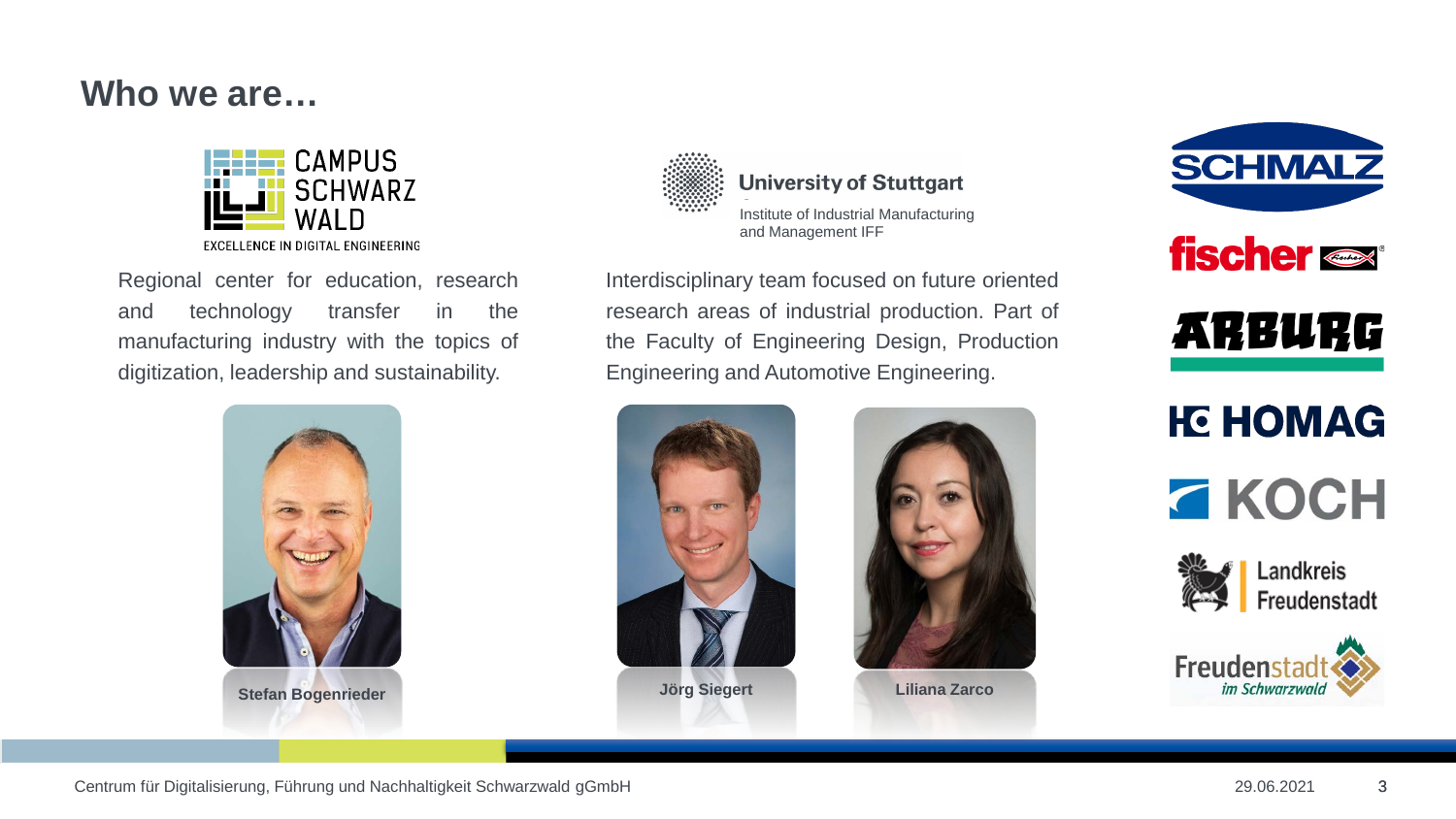



#### **Regional Innovation Partnerships**

**impulse a sustainable and efficient transfer of knowledge and technology between the industry, research and education through the cooperation between regional SMEs and academic institutions**



**Future-oriented SMEs relevant fields**



Networking between students, the contract of the contract of the contract of the contract of the contract of the contract of the contract of the contract of the contract of the contract of the contract of the contract of t scientists and companies



Concentrate on relevant research topics



Quality assurance and further development in education



Synchronizing research and academic education



**Highly personnel qualifying**





Involvement of several stakeholders (students, scientists, industry employees, executives, entrepreneurs) in the teaching and research process design



Actively involving high-performing students



**Living Lab Projects:** Developing and transferring the findings from the research either into existing teaching modules or by building additional ones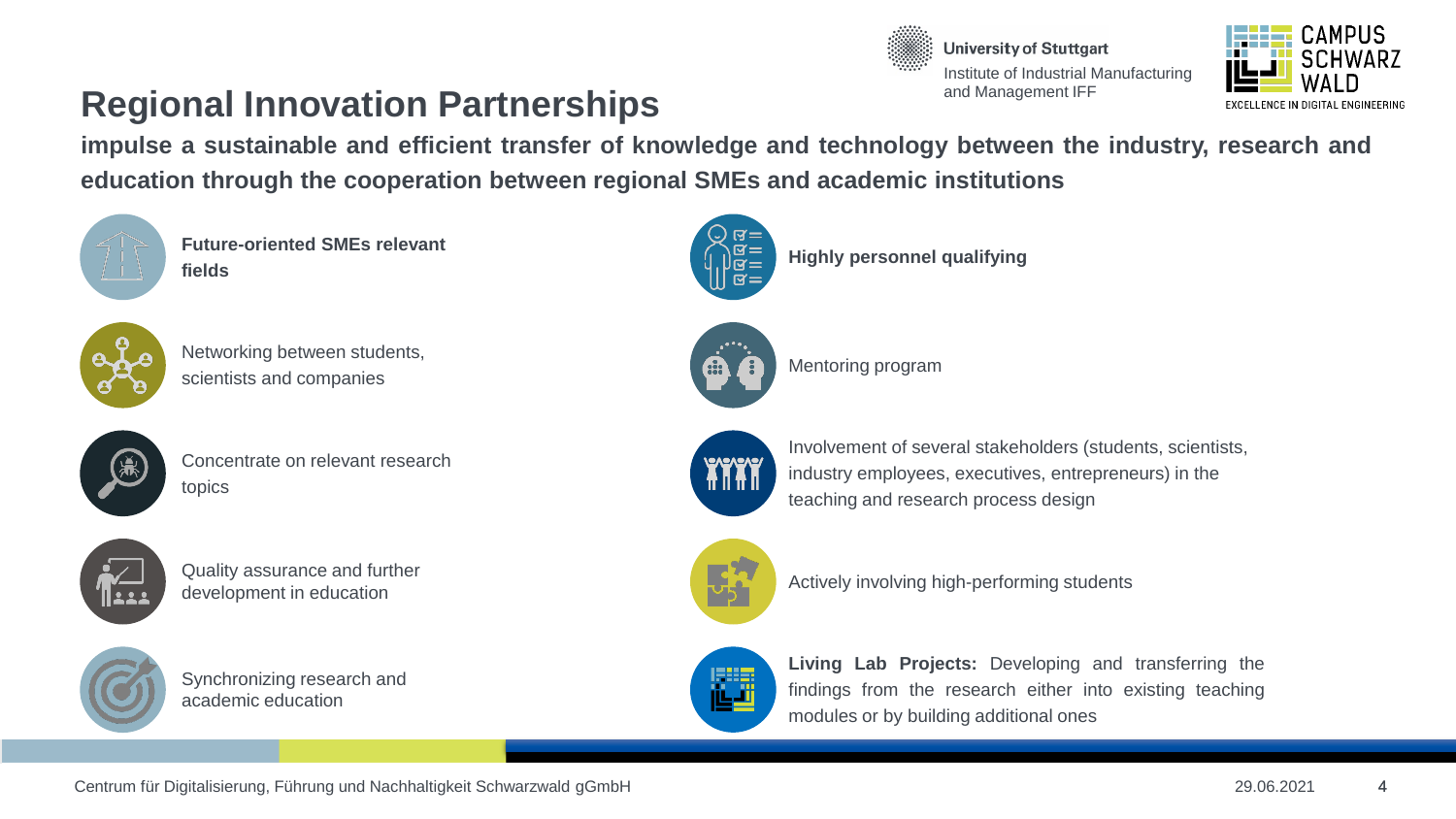



### **Regional partnership projects**



Centrum für Digitalisierung, Führung und Nachhaltigkeit Schwarzwald gGmbH 29.06.2021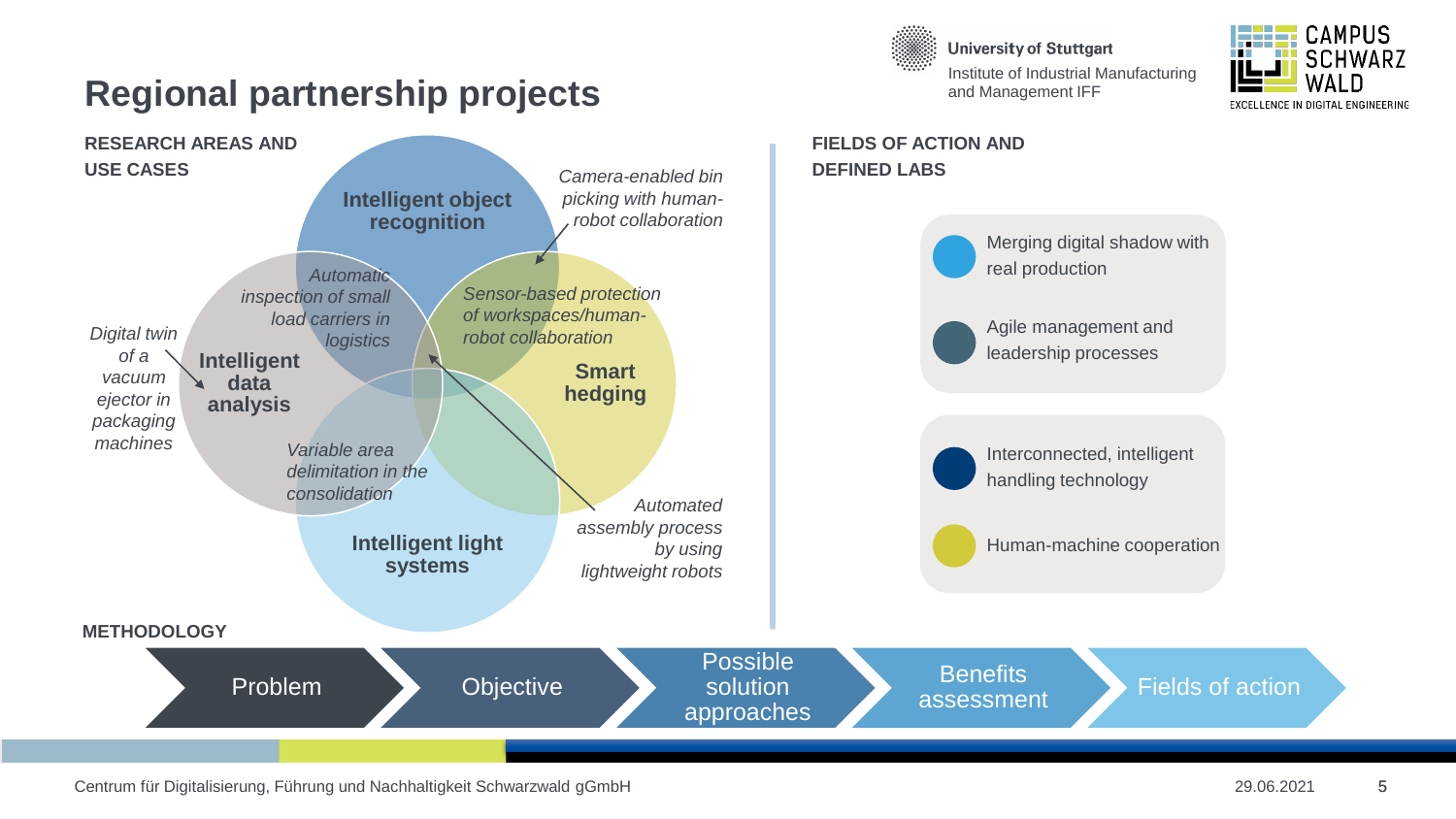#### **Scientific demonstrators**



**University of Stuttgart** Institute of Industrial Manufacturing and Management IFF





interaction

Cyber-physical robots as flexible



Interactive configuration and intuitive controls of modular machine assemblies



Value-adding logistics re wertschöpfung in de<br>Arix Fusion Factory